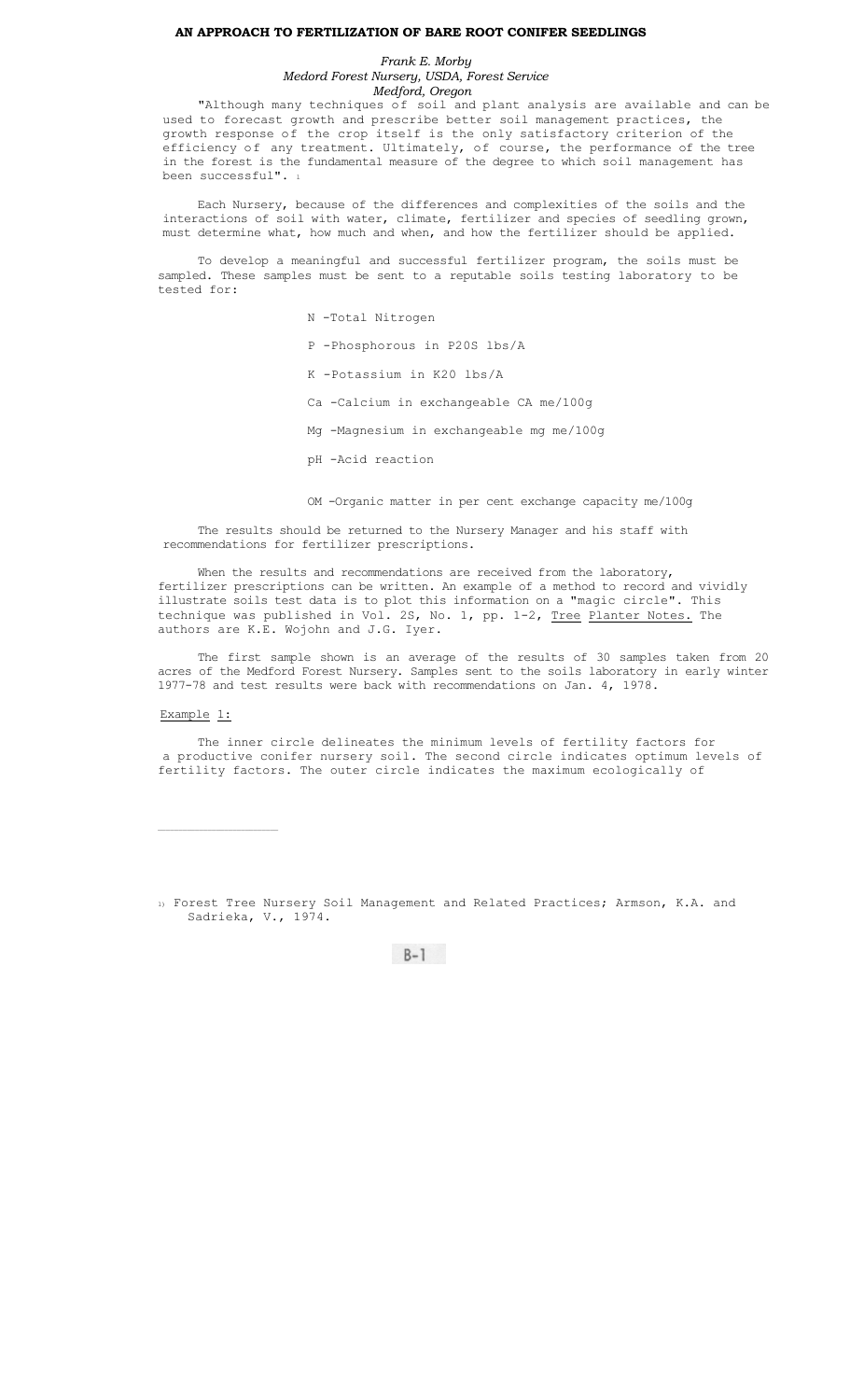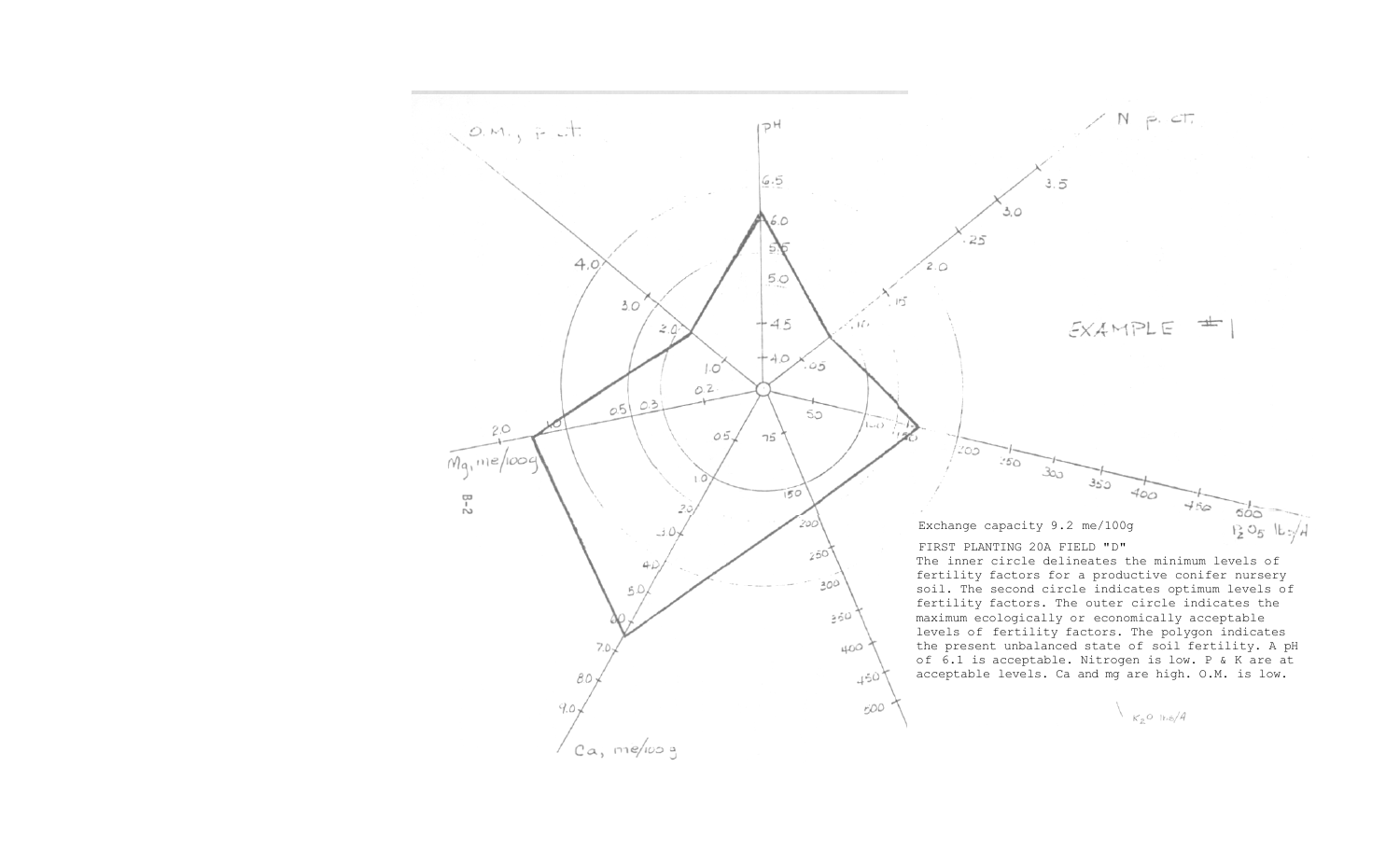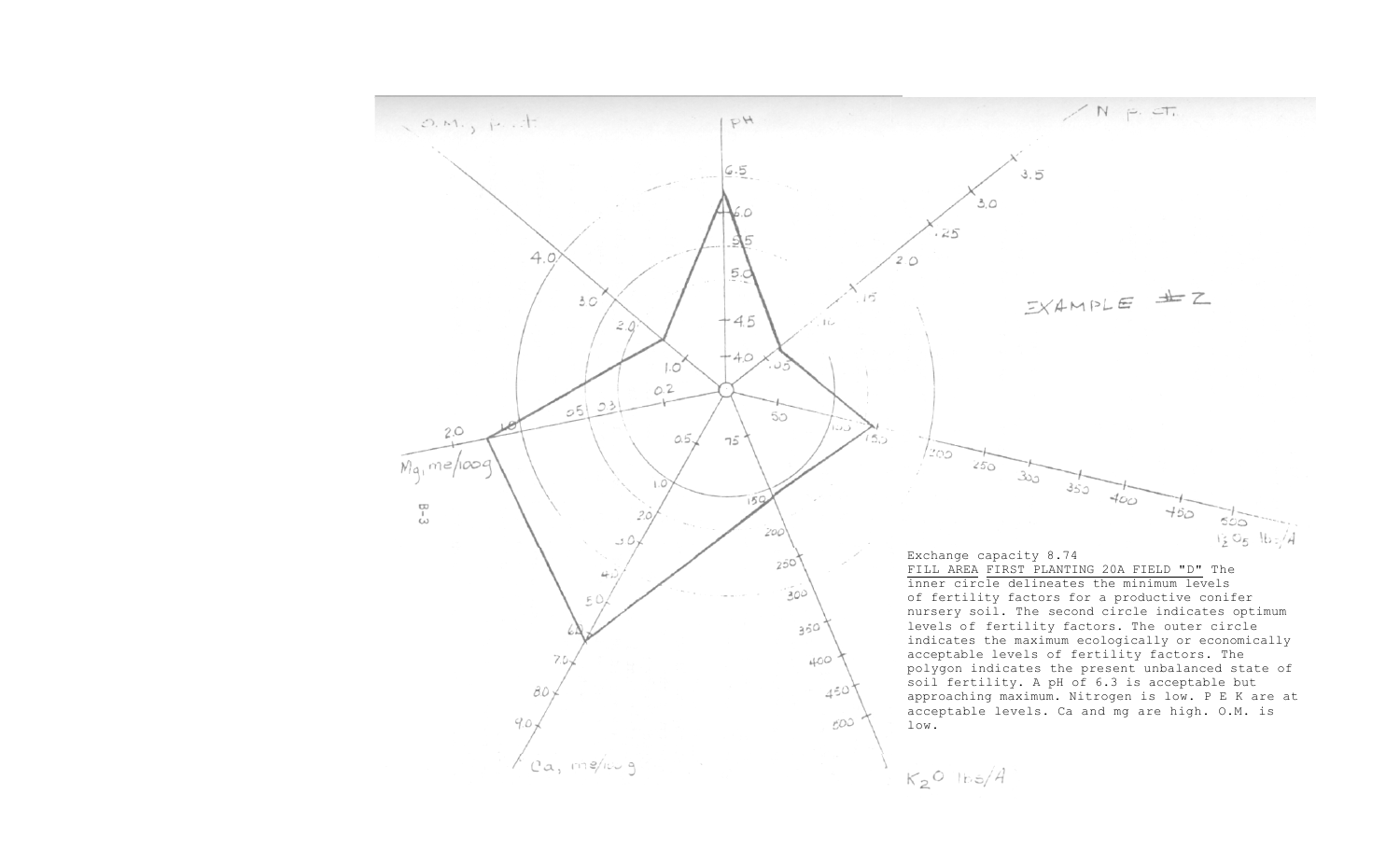economically acceptable levels of fertility factors. The polygon indicates the present unbalanced state of soil fertility in the 20 acres of field "D". A pH of 6.1 is acceptable. Nitrogen is low and ammonium sulphate 21-0-0 was recommended to bring this level up. Applications of ammonium sulphate will help to maintain lower pH levels that are necessary for production of high quality coniferous seedlings. A pH of 5.5 to 6.5 is desirable. P&K are at acceptable levels. Ca and Mg are outside the maximum circle but were classified as entirely adequate and well balanced by the reporting laboratory.

Fortunately the exchange capacity of the soil is rather high. This will moderate the loss of soluble fertilizers and the toxicity of residual eradicants. Organic matter is lower than the recommended 2% and soil amendments are needed to bring these levels up. We plan to add alder or Douglas-fir and Ponderosa pine sawdust during our cover crop year.

### Example 2

Unfortunately, there was a portion of the 20 acres that was filled in the leveling process. The fill soil was excavated from our reservoir site and came from parts of the B \$ C horizons and not the A horizon that was recommended.

The net results are shown in example 2. Nitrogen is low. pH is approaching the upper limits. The prescription that was recommended was to apply a total of 500 lbs. of ammonium sulphate, 21-0-0. The fertilizer was to be rototilled in prior to sowing. We deviated from this recommendation because high concentrations of N can be detrimental during germination. Dampening off fungi thrive on it. N. is really not utilized by the plant until the root system is beginning to develop. Our prescription was to top dress with 4 applications of 100 lbs. each for a total of 400 lbs. of 21-0-0. Organic matter is low. We will follow the same soil amendment prescription that was given for example 1. I found at the Lucky Peak Nursery in Boise, Idaho that an application of 1 inch of old Douglasfir and Ponderosa pine sawdust would increase the orgainc matter content by around / of 1%.

P, K, Ca and Mg levels are nearly the same in both examples and I won't comment further on them.

Total amount and type of fertilizer to apply, number of applications, method of applying the material, when to begin adding fertilizers and when to stop are all questions that need to be answered. Our Horticulturist, Nancy Callan, has developed a study plan that will gather data and will ultimately answer some of the questions that I have just raised. The objective of her study is to develop an accurate record of Douglas-fir and Ponderosa pine seedling growth through photographs and dry weight measurements and to correlate seasonal temperature with this growth. Growing degree days will be calculated by subtracting a base temperature from the average daily temperature. This base temperature will be selected by regressing total seedling dry weight on growing degree days calculated with base temperatures on 1.4.8.12.16 and 20 degrees C and selecting the base temperature which appears to be most associated with the beginning of plant growth. Sampling of 1-0 should begin 2 weeks after germination and continue through September - October or when buds are set and dormancy is beginning. Sampling of 2-0 should begin when soil temperatures reach 40-45 degrees in the root zone and continue until buds are set and dormancy is beginning.

 $B-4$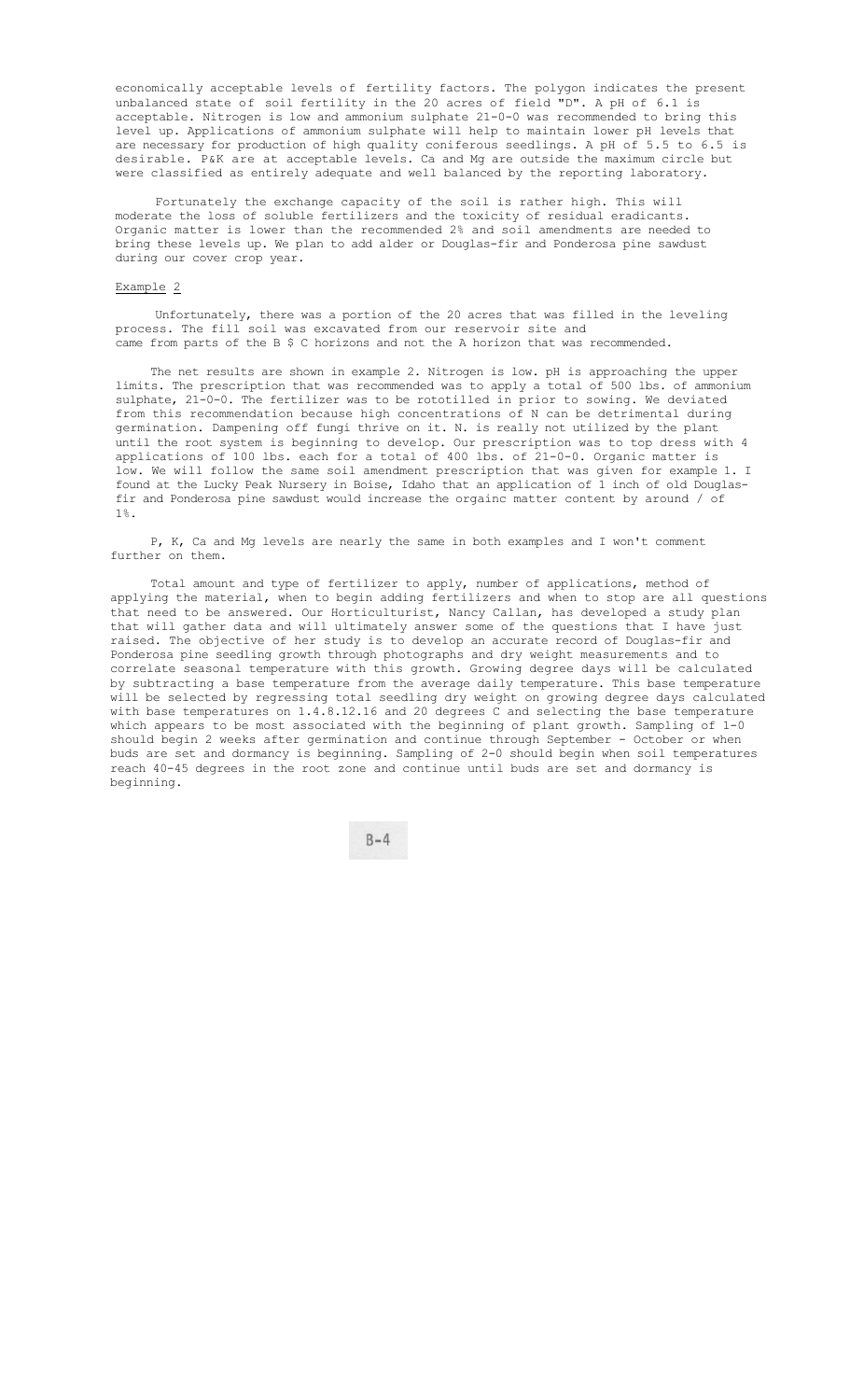Several years will be necessary to establish a temperature - growth curve for any location and for the species involved.

The approach that we took this year was to gather temperature data from a nearby Oregon State Experiment Station and using this information spread our fertilizer applications through the growing season using degree days. The parameters that were established were: 1) Total Fertilizer to be applied to the crop.

300 lbs 21-0-0 to Lodgepole, Jeffrey and Ponderosa pines.

400 lbs 21-0-0 to Douglas-fir, True firs and other species.

2) First application to be made soon after germination is complete, 3) Last application to be made as close to July 1S as possible. The reason for cutting the fertilizer off at that time was to slow the plants down and prepare them for dormancy.

### Fertilizer applications were made as follows:

From May 1 - date in mid point of sowing, base temperature 1 degree C or 33.8 degrees F.

|                                    | Degree Days C | Interval |
|------------------------------------|---------------|----------|
| Degree days to 1st application 6-S | 411.5         |          |
| 2nd application 6-25               | 734           | 322.5    |
| 3rd application 7-10               | 998.5         | 264.5    |
| 4th application 7-25               | 1318          | 319.5    |

As follow-up, we will be sampling the seed bed soil in early winter of this year. Coupled with this we will take samples of seedlings and send them in for tissue analysis. In some situations soil tests can show adequate levels of nutrients but the plant is unable to utilize them. We will be comparing soils and tissue analysis tests to see if we have any nutrient deficiencies developing.

In preparing for the next seedling crop, we planted cayuse oats as a cover crop. Just prior to turning the cover crop under we arranged an overflight of the nursery and pictures were taken to illustrate where deficiencies were in our cover crop. Samples of oats were taken from the deficient areas and sent to Oregon State University for tissue analysis. We will use the data from these tests and from our soils test results to prescribe the fertilizer treatments for next years crop.

Literature Cited

Forest Tree Nursery Soil Management and Related Practices, Armson, K.A. and Sadrieka, V., Ministry of Natural Resources, Division of Forests, Ontario, Canada.

Keeping a Diagramatic Record of Nursery Soils Fertility., Wojohn, K.E.., Iyer, J.G.., Tree Planters' Notes, Vol. 25, No. 1 pp. 1-2